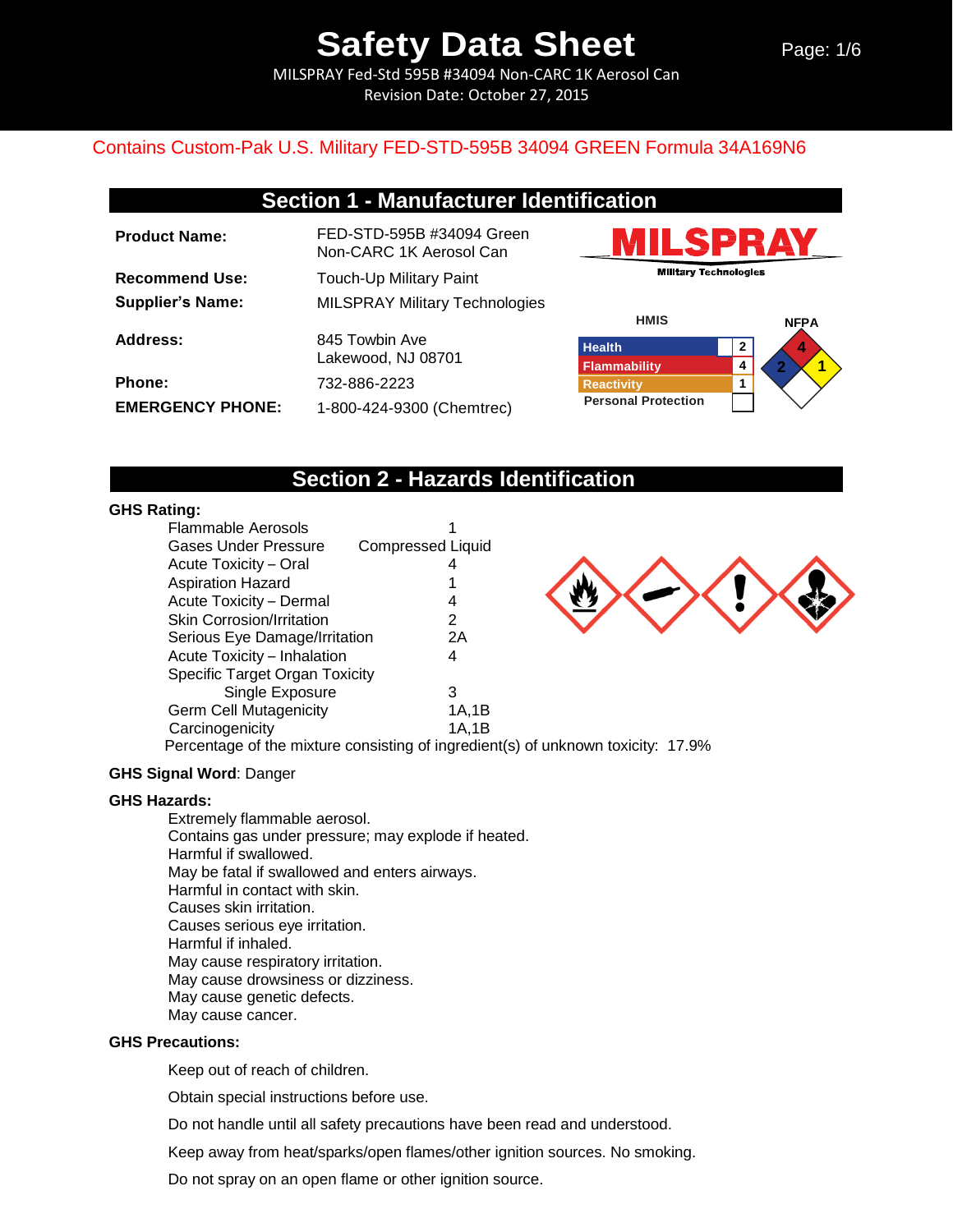MILSPRAY Fed-Std 595B #34094 Non-CARC 1K Aerosol Can Revision Date: October 27, 2015

| Pressurized container: Do not pierce or burn, even after use.                                           |
|---------------------------------------------------------------------------------------------------------|
| Avoid breathing vapor/spray.                                                                            |
| Wash hands thoroughly after handling.                                                                   |
| Use only outdoors or in a well-ventilated area.                                                         |
| Wear eye protection.                                                                                    |
| IF SWALLOWED: Immediately call a poison center/doctor.                                                  |
| IF ON SKIN: Wash with plenty of soap and water.                                                         |
| IF INHALED: Remove victim to fresh air and keep comfortable for breathing.                              |
| IF IN EYES: Rinse cautiously with water for several minutes. Remove contact lenses, if present and easy |
| to do.                                                                                                  |
| Call a POISON CENTER/doctor if you feel unwell.                                                         |
| Do NOT induce vomiting.                                                                                 |
| If eye irritation persists: Get medical advice/attention.                                               |
| Store in a well-ventilated place. Keep container tightly closed when not in use.                        |
| Protect from sunlight. Store in a well-ventilated place.                                                |
| Protect from sunlight. Do not expose to temperatures exceeding 50 degrees C/122 degrees F.              |
| Dispose of contents/container in accordance with local/regional/national regulations.                   |

## **Section 3 - Composition/Information on Ingredients**

| <b>Product Name</b>            | CAS#           | $%$ by<br>weight |
|--------------------------------|----------------|------------------|
| acetone                        | 67-64-1        | 37.5             |
| propane                        | 74-98-6        | 16.3             |
| n-butyl acetate                | 123-86-4       | 8.4              |
| n-butane                       | 106-97-8       | 7.7              |
| xylene                         | 1330-20-7      | 6.8              |
| *ethylbenzene                  | $100 - 41 - 4$ | 1.6              |
| PM acetate                     | 108-65-6       | 1.4              |
| Titanium dioxide               | 13463-67-7     | 0.6              |
| ethyl ester                    | 763-69-9       | 0.5              |
| ethyl acetate                  | 141-78-6       | 0.4              |
| *carbon black                  | 1333-86-4      | 0.3              |
| (BIN 14) aliphatic hydrocarbon | 8052-41-3      | 0.2              |
| aliphatic petroleum naphtha    | 64742-48-9     | 0.1              |
| Petroleum solvent              | 64742-47-8     | 0.1              |
| Isobutyl alcohol               | 78-83-1        | 0.1              |
| n-butyl alcohol                | 71-36-3        | 0.1              |

## **Section 4 - First Aid Measures**

**EYE CONTACT**: If in eyes: Rinse cautiously with water for several minutes. Remove contact lenses, if present and easy to do. Continue rinsing. If eye irritation persists: Get medical advice/attention.

**INHALATION:** If inhaled: Move person to fresh air and keep in comfortable position for breathing. If breathing difficulty persists: Get medical advice/attention.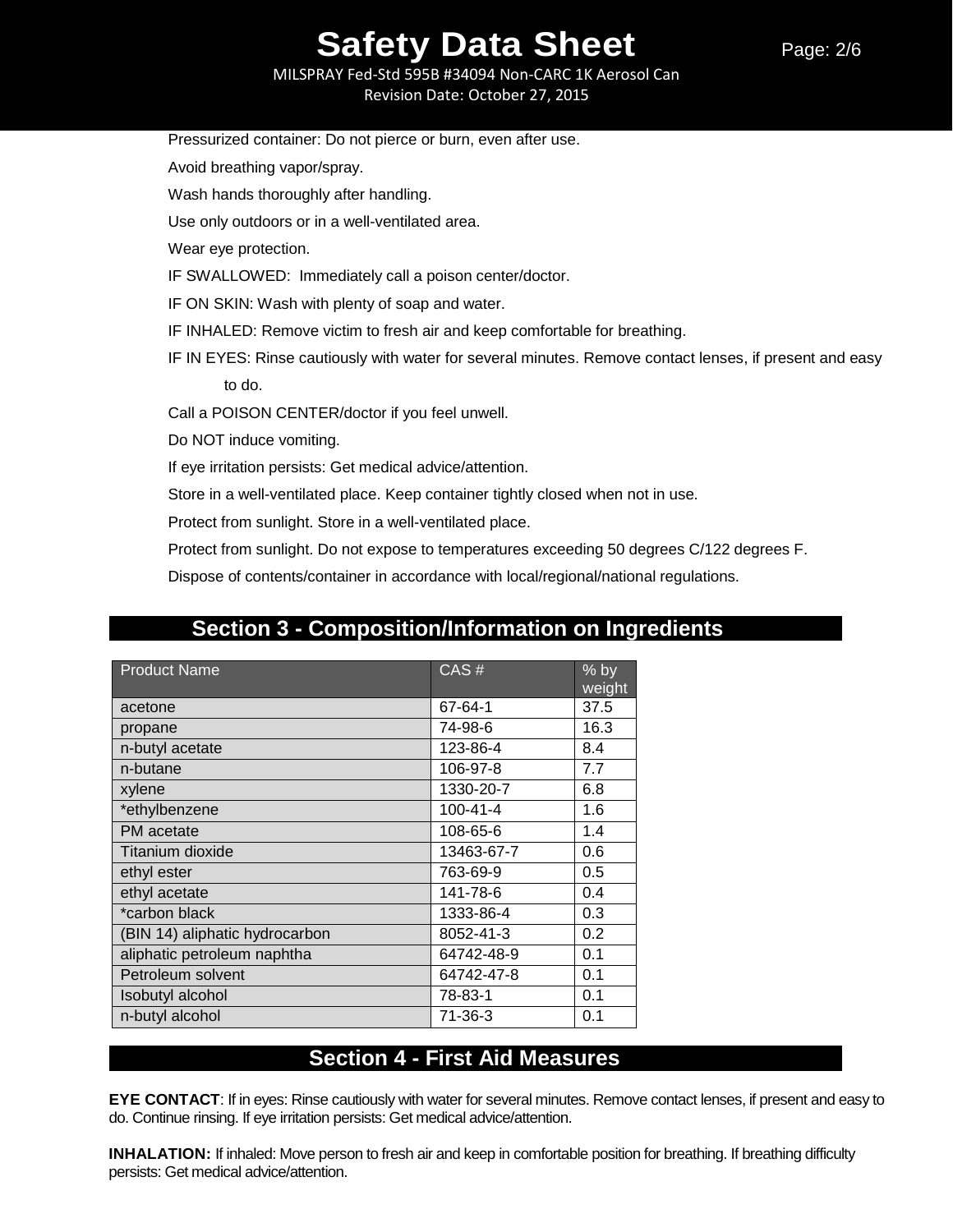MILSPRAY Fed-Std 595B #34094 Non-CARC 1K Aerosol Can Revision Date: October 27, 2015

**SKIN CONTACT:** If on skin: Wash with plenty of soap and water. Remove contaminated clothing and wash before reuse. If skin irritation persists: Get medical advice/attention.

**INGESTION:** If swallowed: Immediately call a poison center/doctor. Do NOT induce vomiting unless directed to do so by medical personnel.

### **MOST IMPORTANT SYMPTOMS AND EFFECTS, BOTH ACUTE AND DELAYED:**

See Section 11: Toxicological Information and effects.

## **INDICATION OF ANY IMMEDIATE MEDICAL ATTENTION AND SPECIAL TREATMENT REQUIRED** Treat symptomatically.

## **Section 5 - Fire Fighting Measures**

**SUITABLE EXTINGUISHING MEDIA:** CO<sub>2</sub> (Carbon Dioxide), dry chemical, or water fog.

**UNSUITABLE EXTINGUISHING MEDIA:** Water spray may be unsuitable. However, if water is used, fog nozzles are preferable. Water may be used to cool closed containers to prevent pressure build-up and possible explosion when exposed to extreme heat.

**SPECIFIC HAZARDS ARISING FROM CHEMICAL:** Closed containers exposed to heat from fire may build pressure and explode. Products of combustion may include but are not limited to: oxides of carbon.

**SPECIAL PROTECTIVE EQUIPMENT FOR FIRE**-**FIGHTERS:** Full protective equipment including self-contained breathing apparatus should be used.

## **Section 6 - Accidental Release Measures**

**PERSONAL PRECAUTIONS:** Use personal protection recommended in Section 8.

**ENVIRONMENTAL PRECAUTIONS:** Prevent contamination of soil/ground, waterways, drains, and sewers.

**METHODS OF CONTAINMENT:** Absorb spilled liquid in suitable material.

**METHODS OF CLEAN-UP:** Use spark-proof tools to sweep or scrape up, containerize, and dispose of properly.

**OTHER INFORMATION:** Ensure adequate ventilation.

## **Section 7 - Handling and Storage**

**HANDLING**: Vapors may ignite explosively. Prevent buildup of vapors. Keep from sparks, heat, flame or other heat sources. Do not smoke. Turn off pilot lights, heaters, electric motors and other sources of ignition during use and until all vapors are gone. Do not puncture or incinerate/burn container. Keep container tightly closed while not in use.

**STORAGE:** Store in dry, well-ventilated area and in accordance with federal, state, and local regulations. Do not expose to heat or store at temperatures above 50 degrees C / 122 degrees F. If storing in cold temperatures, allow product to warm to room temperature before use. Keep container tightly closed and away from heat and sunlight when not in use.

| <b>Section 8 - Exposure Controls/Personal Protection</b> |                     |                       |                           |
|----------------------------------------------------------|---------------------|-----------------------|---------------------------|
| <b>Product Name</b>                                      | <b>OSHA PEL-TWA</b> | <b>ACGIH TLV-STEL</b> | <b>ACGIH TLV-TWA</b>      |
| acetone                                                  | 1000 ppm            | 750 ppm               | 500 ppm                   |
| propane                                                  | 1000 ppm            | 1800 ppm              | 2500 ppm                  |
| xylene                                                   | $100$ ppm           | 150 ppm               | $100$ ppm                 |
| n-butane                                                 | 800 ppm             | N/E                   | 800 ppm                   |
| n-butyl acetate                                          | $150$ ppm           | $200$ ppm             | $150$ ppm                 |
| *ethylbenzene                                            | $100$ ppm           | $125$ ppm             | $100$ ppm                 |
| *carbon black                                            | 3.5 mg/m ppm        | N/E                   | $3.5 \,\mathrm{mg/m}$ ppm |
| PM acetate                                               | N/E                 | N/E                   | N/E                       |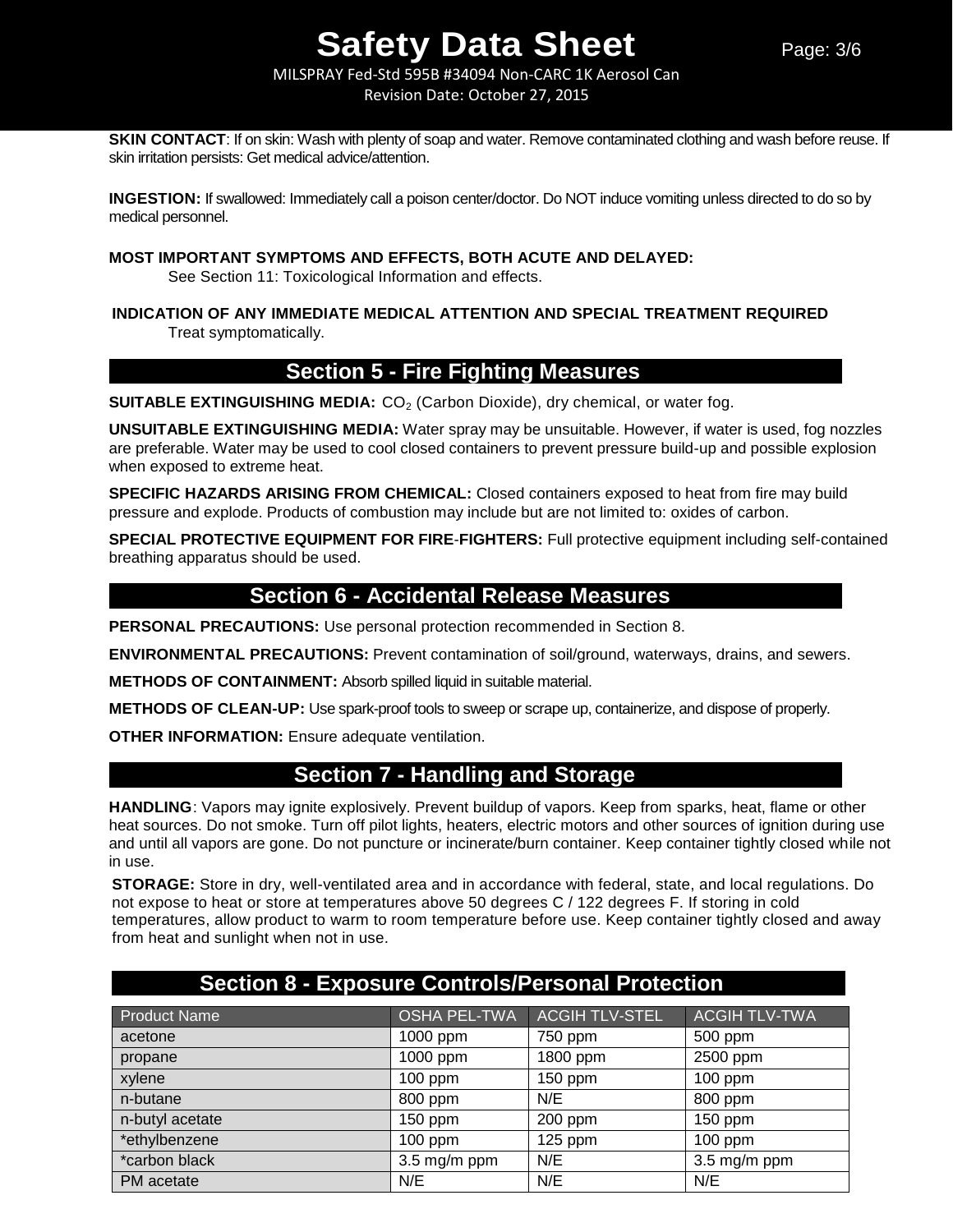MILSPRAY Fed-Std 595B #34094 Non-CARC 1K Aerosol Can Revision Date: October 27, 2015

| ethyl ester                    | N/E          | $100$ ppm | 50 ppm       |
|--------------------------------|--------------|-----------|--------------|
| (BIN 14) aliphatic hydrocarbon | N/E          | N/E       | N/E          |
| ethyl acetate                  | 400 ppm      | N/E       | 400 ppm      |
| Isobutyl alcohol               | 300 ppm      | N/E       | 50 ppm       |
| n-butyl alcohol                | 300 ppm      | N/E       | 50 ppm       |
| Titanium dioxide               | 15 mg/m3 ppm | N/E       | 10 mg/m3 ppm |
| aliphatic petroleum naphtha    | 500 ppm      | N/E       | $100$ ppm    |
| Petroleum solvent              | 400 ppm      | N/E       | N/E          |

**ENGINEERING CONTROLS:** Provide adequate ventilation to keep air contamination below OSHA permissible exposure limits and ACGIH TLV exposure levels.

**ENVIRONMENTAL CONTROLS:** Not available.

**EYE PROTECTION**: Wear safety glasses with side shields. Have eye wash facilities immediately available.

**SKIN PROTECTION:** Wear chemical resistant gloves if contact is likely.

**RESPIRATORY PROTECTION**: Use NIOSH-approved air-purifying respirator with organic cartridge or canister if exposure cannot be controlled within applicable limits with ventilation.

## **Section 9 - Physical and Chemical Properties**

**PHYSICAL STATE:** Aerosol – Pressurized Liquid

**COLOR**: See product identification

**ODOR:** Solvent odor

**ODOR THRESHOLD:** Not available.

**pH:** Not available.

**MELTING POINT**: Not available.

**BOILING POINT:** Not applicable (pressurized mixture)

**FLASH POINT:** <-18 degrees C (<-0.4 degrees F), c.c.

**EVAPORATION RATE:** Faster than ether

**FLAMMABILITY:** Not available.

**UPPER/LOWER EXPLOSIVE LIMITS:** Not available.

**VAPOR PRESSURE:** Not established.

**VAPOR DENSITY:** Not established.

**RELATIVE DENSITY:** 0.778

**SOLUBILITY:** Negligible

**PARTITION COEFFICIENT:** Not available.

**AUTO-IGNITION TEMPERATURE:** Not available.

**DECOMPOSITION TEMPERATURE:** Not available.

**VOC PERCENT BY WEIGHT:** 43.33

**HAPS PERCENT BY WEIGHT:** 8.35

**MIR NUMBER (EPA AND CA):** 1.027

## **Section 10 - Stability and Reactivity**

**STABILITY:** The product is stable under normal conditions.

**CONDITIONS TO AVOID:** Keep away from heat, sparks, and flames.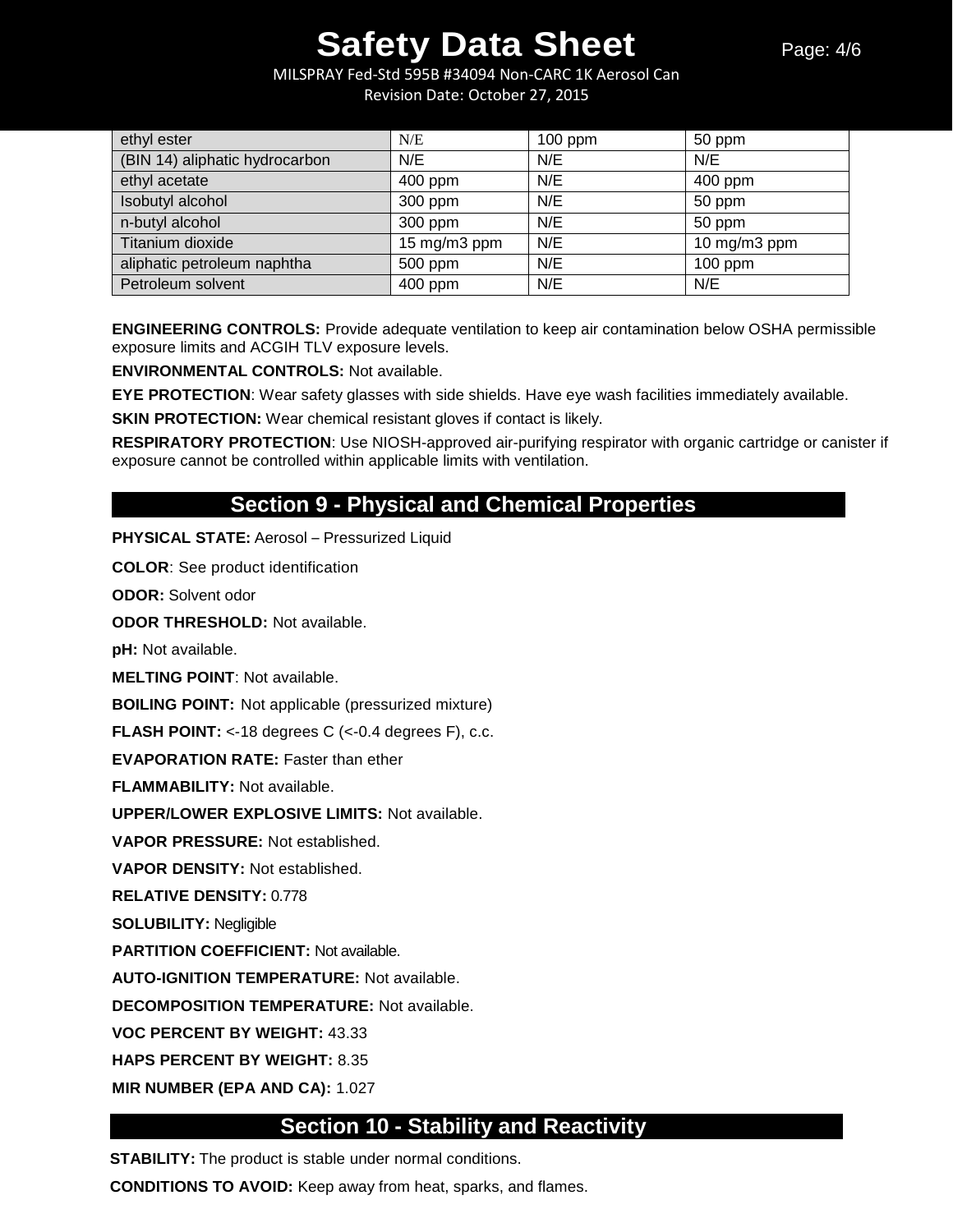MILSPRAY Fed-Std 595B #34094 Non-CARC 1K Aerosol Can Revision Date: October 27, 2015

### **INCOMPATIBLE MATERIALS:** Strong oxidizing agents.

**HAZARDOUS DECOMPOSITION PRODUCTS:** by fire - Carbon Dioxide and Carbon Monoxide

**POSSIBILITY OF HAZARDOUS REACTIONS:** Will not occur.

## **Section 11 - Toxicological Information**

**LIKELY ROUTES OF EXPOSURE:** Skin contact, Inhalation, Eye contact, Ingestion

### **SIGNS AND SYMPTOMS OF EXPOSURE:**

**EYE:** Signs/symptoms may include significant redness, swelling, pain, tearing, cloudy appearance of the cornea, and impaired vision.

**SKIN:** Signs/symptoms may include localized redness, itching, drying and cracking of skin.

**INHALATION:** Intentional concentration and inhalation may be harmful or fatal.

**INGESTION:** Signs/symptoms may include abdominal pain, stomach upset, nausea, vomiting and diarrhea.

### **CHRONIC EFFECTS:** Not available

**TARGET ORGANS:** Central nervous system, kidneys, lungs, liver, eyes, skin, brain, respiratory tract, urinary tract, reproductive system, cardiovascular system

**CANCER INFORMATION:** Not available.

**CARCINOGENICITY:** Not available.

**DEVELOPMENTAL INFORMATION:** Not available.

### **MIXTURE TOXICITY:**

| <b>Product Name</b>         | LD50 ORAL          | LD50 DERMAL             | <b>LD50 INHALATION</b> |
|-----------------------------|--------------------|-------------------------|------------------------|
| acetone                     | N/E                | N/E                     | N/E                    |
| propane                     | 1000               | 1800                    | N/E                    |
| xylene                      | $>3523$ mg/kg      | >4200 mg/kg             | $>20$ mg/L             |
| n-butane                    | N/E                | N/E                     | N/E                    |
| n-butyl acetate             | >10760 mg/kg (rat) | $>14112$ mg/kg (rabbit) | $>21$ mg/l (rat) 4hr   |
| * ethylbenzene              | N/E                | N/E                     | N/E                    |
| Carbon black                | 8000               | N/E                     | N/E                    |
| PM acetate                  | >5000 mg/kg (rat)  | >5000 mg/kg (rabbit)    | $>10.8$ mg/l (rat) 6hr |
| ethyl ester                 | N/E                | N/E                     | N/E                    |
| (BIN 14) aliphatic          | N/E                | N/E                     | N/E                    |
| hydrocarbon                 |                    |                         |                        |
| ethyl acetate               | >4934 mg/kg        | >20000 mg/kg            | $>22.5$ mg/L           |
| Isobutyl alcohol            | N/E                | N/E                     | N/E                    |
| n-butyl alcohol             | N/E                | N/E                     | N/E                    |
| *titanium dioxide           | N/E                | N/E                     | N/E                    |
| aliphatic petroleum naphtha | N/E                | N/E                     | N/E                    |
| Petroleum solvent           | N/E                | N/E                     | N/E                    |

\*may cause cancer

## **Section 12 - Ecological Information**

**ENVIRONMENTAL EFFECTS:** Not available.

## **Section 13 - Disposal Considerations**

Dispose of container and its contents in accordance with federal, state, and local regulations. Do not puncture,